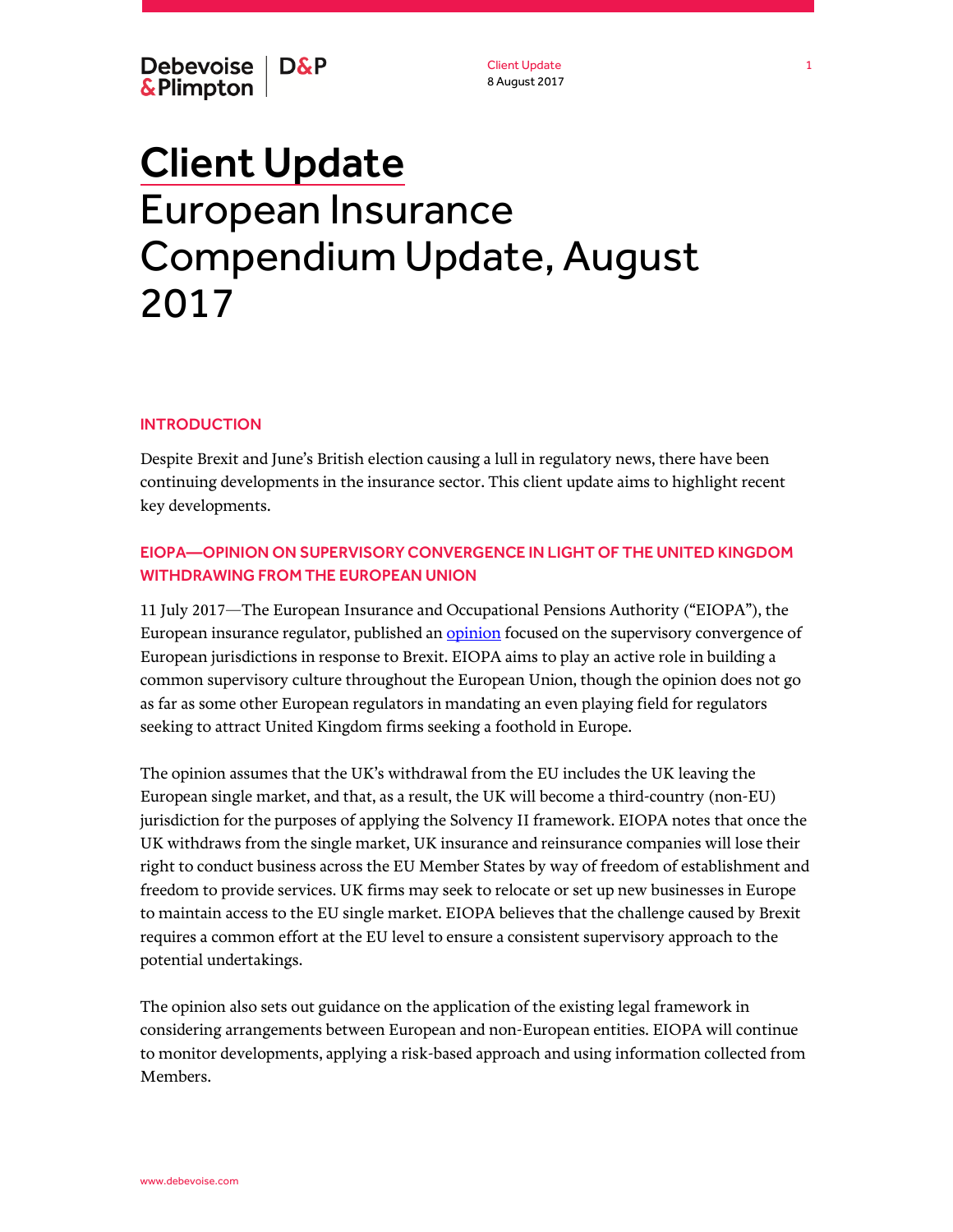# EUROPEAN COMMISSION—ADOPTION OF DELEGATED REGULATION AMENDING THE SOLVENCY II DELEGATED REGULATION CONCERNING CAPITAL REQUIREMENTS FOR INFRASTRUCTURE COMPANIES

8 June 2017—The European Commission [adopted](https://ec.europa.eu/info/publications/solvency2-delegated-regulation-2017-3673_enhttps:/ec.europa.eu/info/publications/solvency2-delegated-regulation-2017-3673_en) a Delegated Regulation amending the Delegated Regulation (EU) 2015/35 governing the calculation of regulatory capital requirements for investments by insurance and reinsurance companies in companies holding infrastructure assets, known as infrastructure corporates.

## **What Are Infrastructure Corporates?**

An infrastructure corporate is an entity or corporate group that carries out activities that provide or support essential public services such as energy generation, social housing and healthcare. Loans to infrastructure corporates are usually unsecured, which makes them riskier than other infrastructure investments, such as infrastructure projects.

Before the new regulation, infrastructure corporates were treated like any other company or corporate entity. For equity investments, this meant that their treatment depended on whether (and where) the company was listed. For debt investments, the treatment depended on the ratings and duration of the debt.

### **How Will the Delegated Regulation Affect Insurance Companies?**

Essentially, the Delegated Regulation reduces the capital charges attached to investments by insurance companies in infrastructure corporates. It does this in two key ways: (i) it simplifies the definition for infrastructure corporates and ensures consistency with infrastructure projects; and (ii) it reduces the risk calibration for infrastructure by 25% and treats unrated debt at par with BB-rated debt. By reducing the capital charges for insurance companies, the Delegated Regulation aims to promote growth in infrastructure investment in the EU.

## **What Does This Mean for Now?**

The Council of the EU and the European Parliament still must approve the amending Delegated Regulation before it can be published in the Official Journal of the EU and enter into force.

# EIOPA—CONSULTATION ON FIRST SET OF ADVICE TO THE EUROPEAN COMMISSION ON SOLVENCY II REVIEW

4 July 2017—EIOPA issued [a consultation paper](https://eiopa.europa.eu/Pages/Consultations/EIOPA-CP-17-004-Consultation-Paper.aspx) on its first set of advice to the European Commission on its planned Solvency II review.

In the paper, EIOPA sets out draft advice for the following:

Simplified calculations.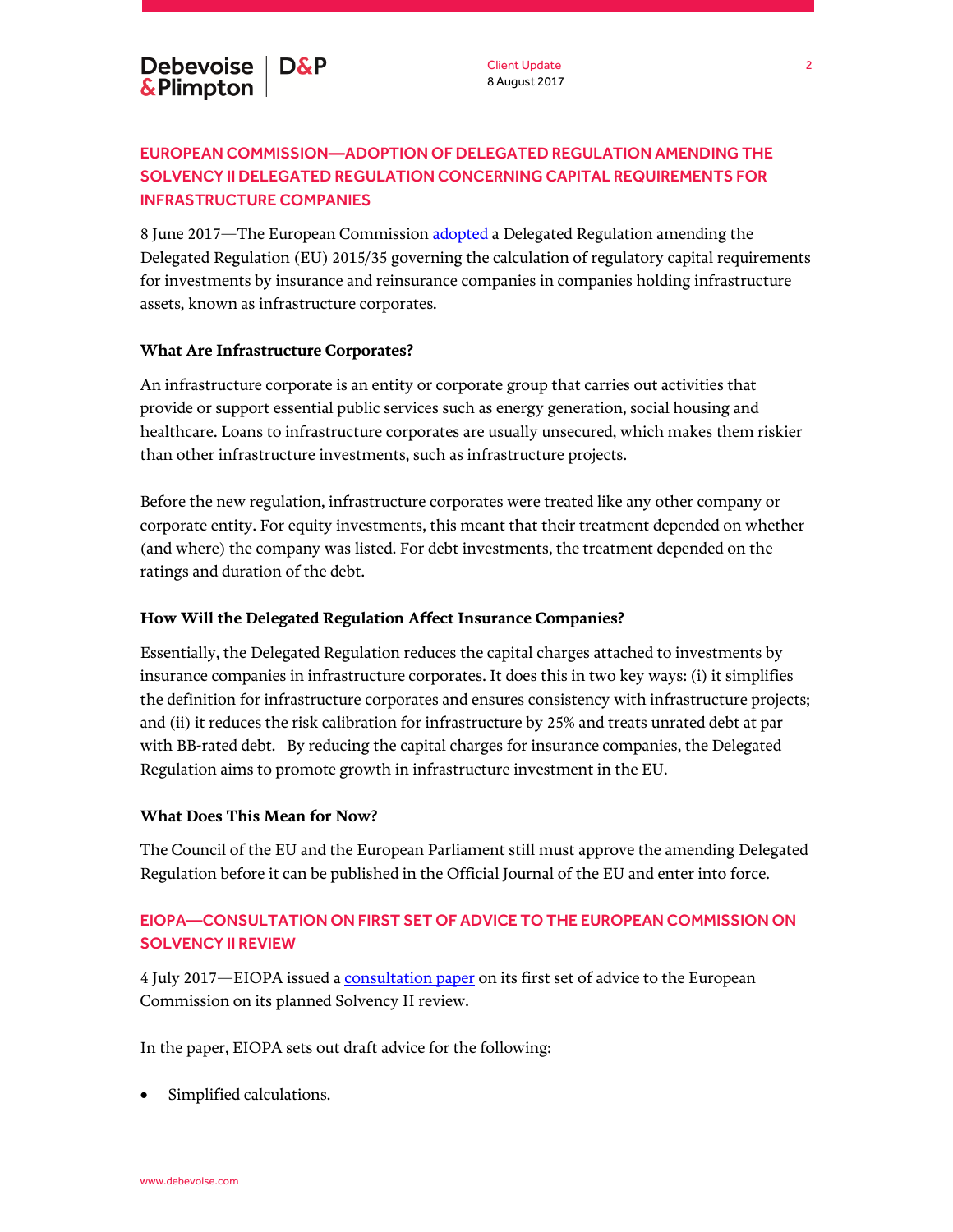- Reducing reliance on external credit ratings in the standard formula.
- Treatment of guarantees, exposure guaranteed by a third party and exposures to regional governments and local authorities.
- Risk-mitigation techniques.
- Look-through approach on investment-related vehicles.
- Undertaking specific parameters.
- Loss-absorbing capacity of deferred taxes.

One of EIOPA's key proposals is the extension of the "look-through approach" (which requires insurers to calculate their Solvency Capital Requirement ("SCR") for investments in investment funds (collective investment undertakings) to count the underlying assets) to investments in "related undertakings" (undertakings whose purpose is holding assets on behalf of their parent undertaking). As the look-through approach does not currently extend to investments in related undertakings, this may have an impact on an insurer's calculation of its SCR.

The deadline for responses is 31 August 2017. EIOPA intends to finalise its advice in October 2017.

### INSURANCE-LINKED SECURITIES REGULATIONS

20 July 2017—The HM Treasury **published** the final draft regulations that will implement the new regulatory framework for insurance-linked securities (ILS). It als[o published](https://www.gov.uk/government/uploads/system/uploads/attachment_data/file/630705/Risk_Transformation__Tax__Regulations_2017.pdf) the tax regulations relating to ILS. The regulations set out how to establish special vehicles to issue ILS, the legal framework for ILS, and the associated tax treatment. The government aims to have the regime in force by autumn 2017. The announcement further signals the government's intent to make London and the UK a global centre for ILS.

## **What Are Insurance-Linked Securities?**

The broad term "Insurance-Linked Securities" covers a range of financial instruments relating to the insurance market. An ILS is, generally speaking, a financial instrument whose value is determined by an insurance loss event. It is in effect a type of reinsurance: the risk and potential liability of an insurance contract is transferred from the insurers to investors. It also allows insurers and reinsurers to tap into additional and new forms of funding. There are two main types of ILS: catastrophe bonds and mortality bonds, although other forms of ILS do exist.

ILS can be attractive investments as they can be traded on the capital markets and have little or even no correlation with the wider financial market, as their value is linked with non-financial risks. From the perspective of the insurer, ILS can act as a fully-collatorised, multi-year reinsurance contract.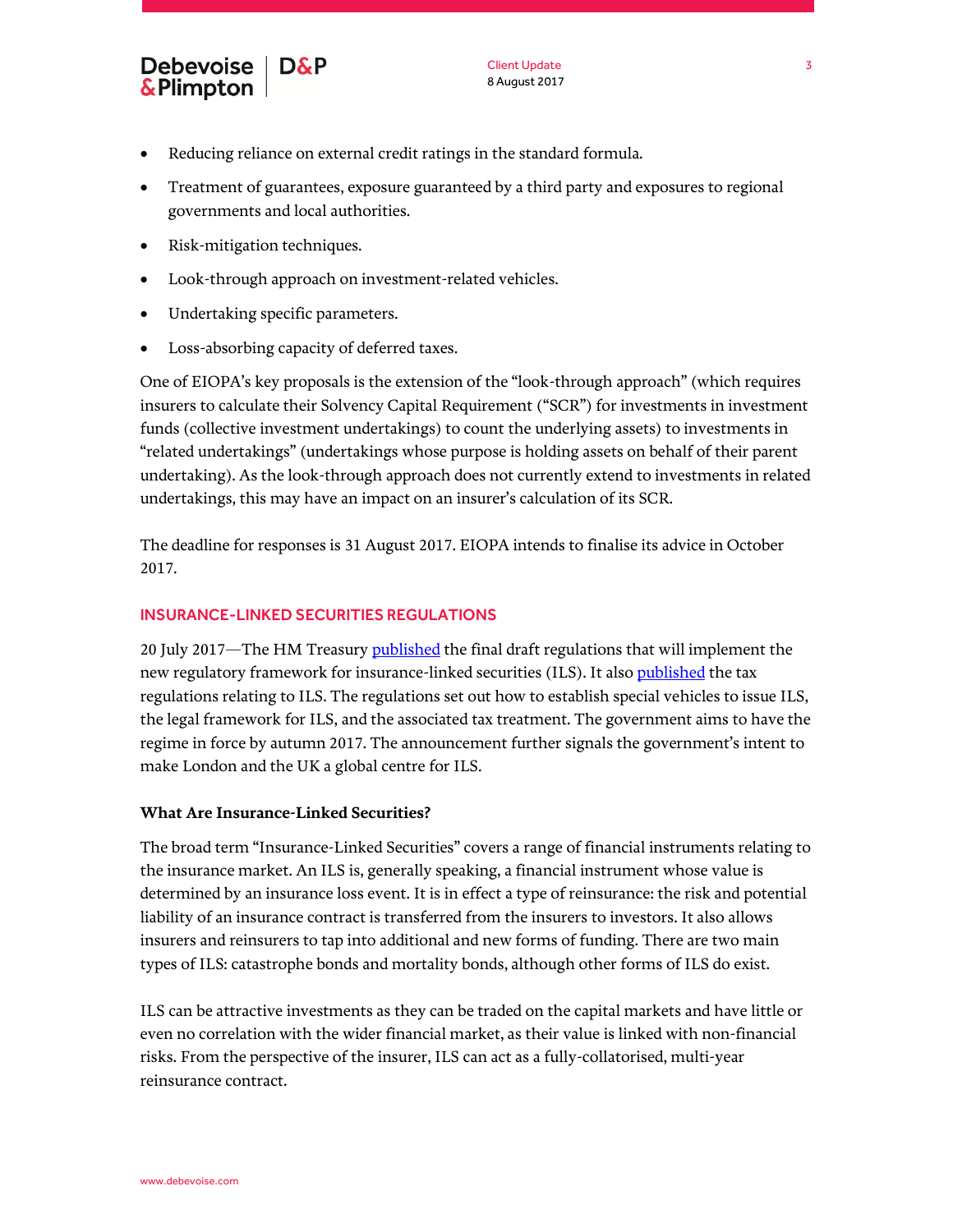## FCA'S REVIEW OF UK ASSET MANAGERS AND FURTHER CONSULTATION

29 June 2017—The United Kingdom Financial Conduct Authority ("FCA"[\) published](https://www.fca.org.uk/publications/market-studies/asset-management-market-study) its final report on the UK's asset management sector.

In relation to insurance companies, the FCA is looking into bringing into the scope of its reform retail investment products sold by insurers in the form of unit-linked or with-profits products (such as personal pensions, investment bonds and endowments). Insurance companies could also be caught under the FCA's governance reforms, such as the strengthened duty to act in the best interests of investors.

In addition to the report, the FCA published a consultation on implementing the proposed remedies. It discusses extending the scope of the proposals to other retail investment products, such as unit-linked or with-profits insurance products. The FCA argues that strengthening requirements for fund managers, but not insurance companies, could lead to unintended consequences for competition between firms offering economically similar products. If the asset managers are incentivised to offer products through a different, less regulated vehicle, it would defeat the objective of the FCA of improving outcomes for investors.

The deadline for responses is 28 September 2017.

## IAIS RELEASES ICS VERSION 1.0 FOR EXTENDED FIELD TESTING

21 July 2017—The International Association of Insurance Supervisors ("IAIS"), the global body of insurance regulators, [announced](https://www.iaisweb.org/page/supervisory-material/insurance-capital-standard) the release of the Insurance Capital Standard ("ICS") Version 1.0 for extended field testing.

The risk-based ICS is one component of the Common Framework for the Supervision of Internationally Active Insurance Groups ("ComFrame"). ComFrame is a set of international quantitative and qualitative supervisory requirements focusing on the effective group-wide supervision of internationally active insurance groups ("IAIGs").

Extended field testing means that the field testing exercise is extended to all potential IAIGs and other interested groups. Around 50 of the world's largest insurance groups are involved in the extended field testing process. The exercise contains extensive data requests on technical and policy issues that the IAIS will be seeking to resolve for ICS Version 2.0.

Although ICS Version 1.0 is not a formal consultation document, the IAIS welcomes feedback, and will consider any it receives while it develops ICS Version 2.0.

\*\*\*

Please do not hesitate to contact us with any questions.